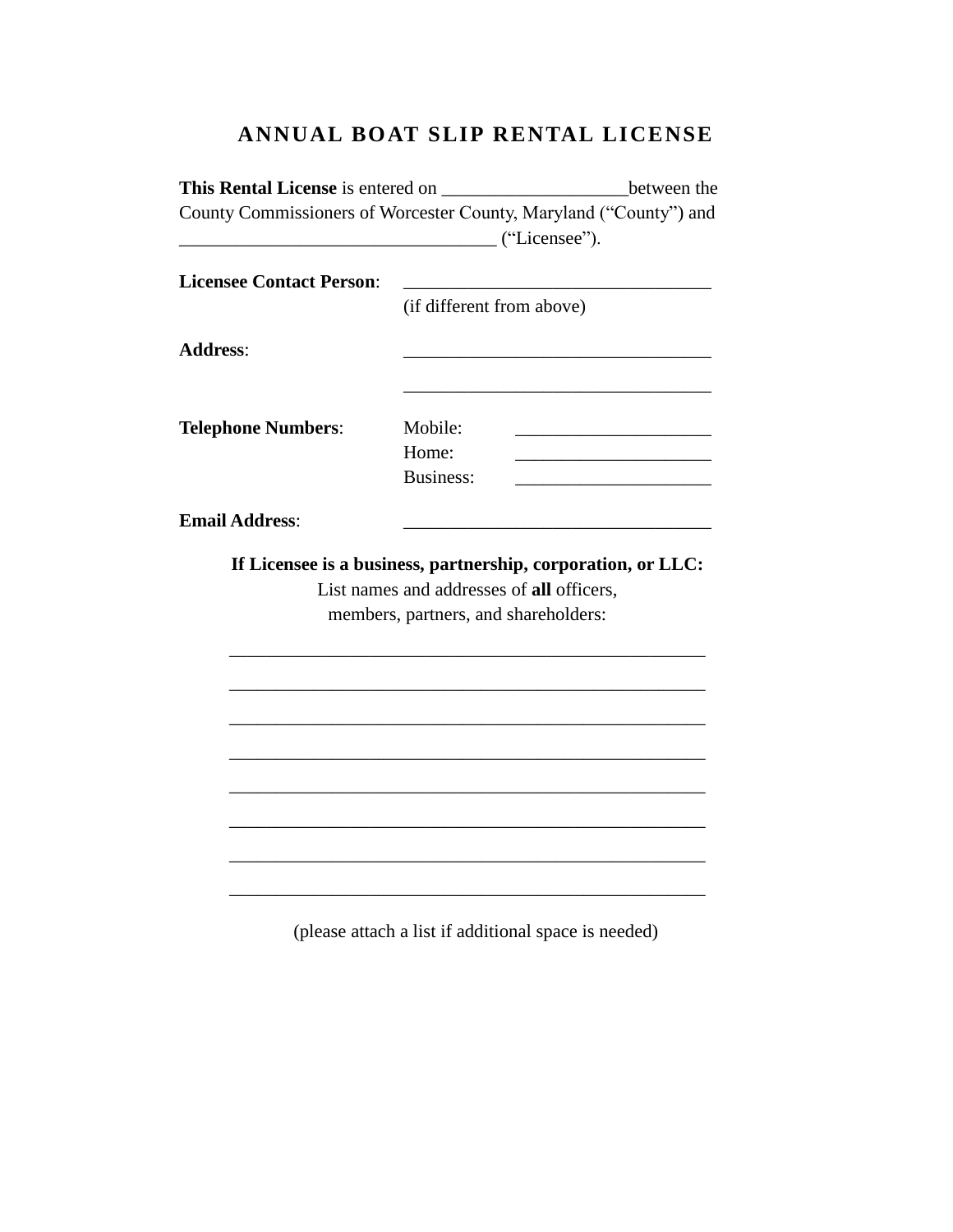#### **County and Licensee agree as follows:**

### **1. Premises**

County licenses to Licensee Slip No. \_\_\_\_ ("Premises") at the County's Public Landing, Maryland facility ("Harbor").

# **Check preference of slip size\_**  12 foot slip (\$800 Annual)  $\parallel$  5 foot slip (\$1,000 Annual) **Top Three (3) choices of slip number**

**1.** \_\_\_\_\_\_\_ 2. \_\_\_\_\_\_\_ 3.

*\*Please visit Public Landing and review slip numbers*

## **2. Term**

- 2.1. Initial Term: The initial term of this License is one year beginning on and ending on  $($ "Initial Term").
- 2.2. Renewal Terms: Subject to County approval and upon 30 days' written notice before the expiration of the current term, the License may be renewed for additional one-year terms at the rental rate set by the County for the new term.

## **3. Rent and Fees**

- 3.1. Rent is \$\_\_\_\_\_ per season, which may be adjusted annually by the County.
	- 3.1.1. Payment must be made in one full payment upon execution of the License for the Initial Term and before the beginning of any Renewal Term.
- 3.2. If payment becomes more than 30 days overdue, County may begin collection efforts, including all available lien procedures under Maryland law.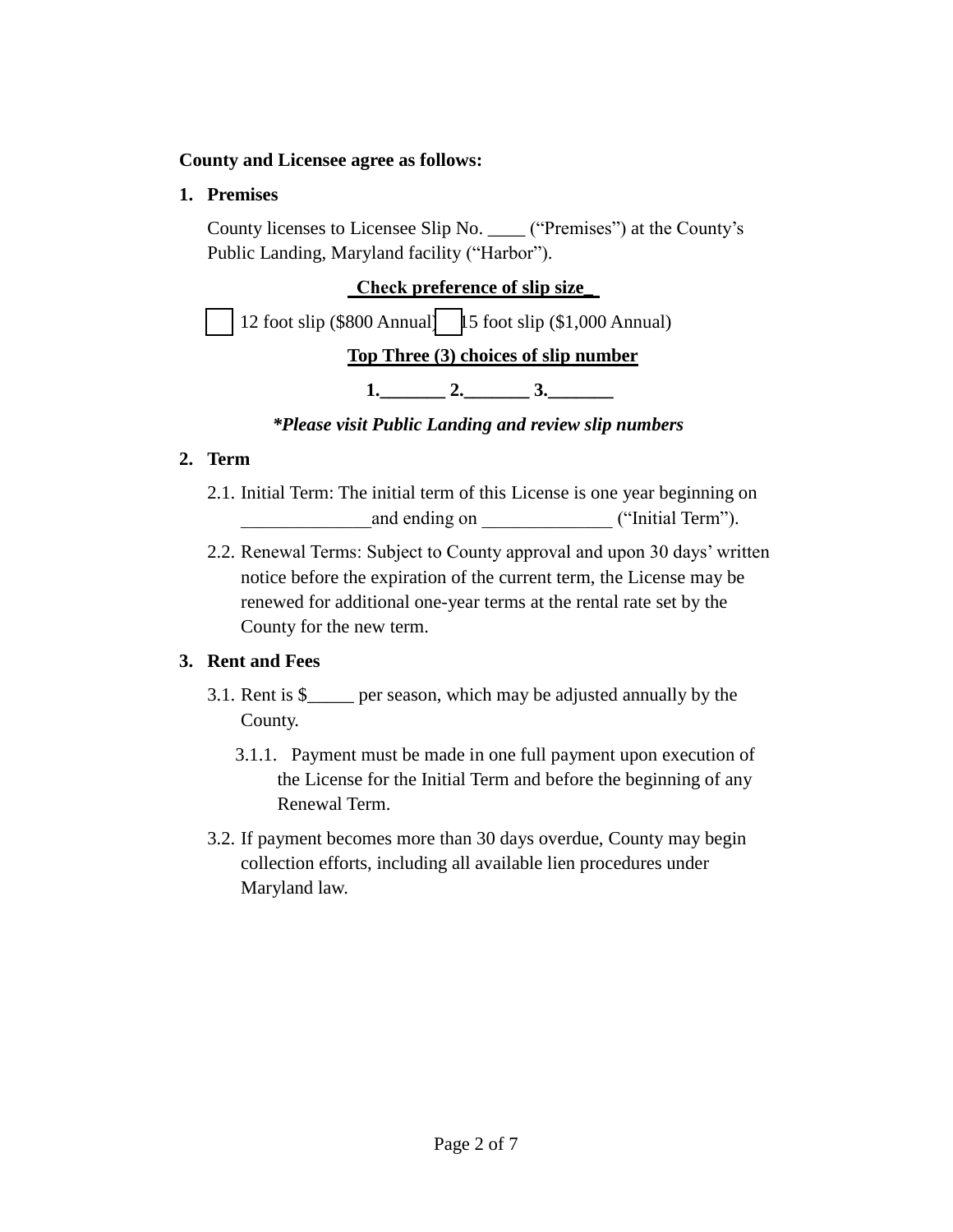#### **4. Boat Information**

The only Boat ("Boat") that is permitted to be stored at the Premises is described as follows:

| <b>Boat Name:</b> |        |  |  |
|-------------------|--------|--|--|
|                   | W<br>L |  |  |
| Year:             |        |  |  |
| Make:             |        |  |  |
| Model:            |        |  |  |
| Boat ID No.:      |        |  |  |

#### **5. Condition of Boat**

- 5.1. The Boat must be seaworthy and capable of meeting all State and Federal requirements for vessels of the type. At the Licensee's expense, County may remove any vessel deemed unseaworthy or hazardous to other boats, boaters, the Harbor, or the Premises.
- 5.2. If the Boat sinks, appears to be sinking, or otherwise threatens to cause damage to people or property when at the Premises or in Harbor waters, County may pump, raise, or remove the Boat and Licensee will be responsible for all associated expenses. Licensee waives any claims for damages caused by County's actions.

#### **6. Abandonment**

If the Boat is abandoned, County may remove the Boat from the slip and put it in dry storage. Licensee will be responsible for all applicable rent, storage fees, removal costs, and legal fees.

#### **7. Indemnification**

- 7.1. Licensee must indemnify County against all claims, losses, damages, or demands (including all related expenses for investigation and defense, including court costs, expert fees, and reasonable attorneys' fees) related to this License or the use of the Premises by Licensee or its agents or invitees.
- 7.2. This provision will survive the expiration or termination of this License indefinitely.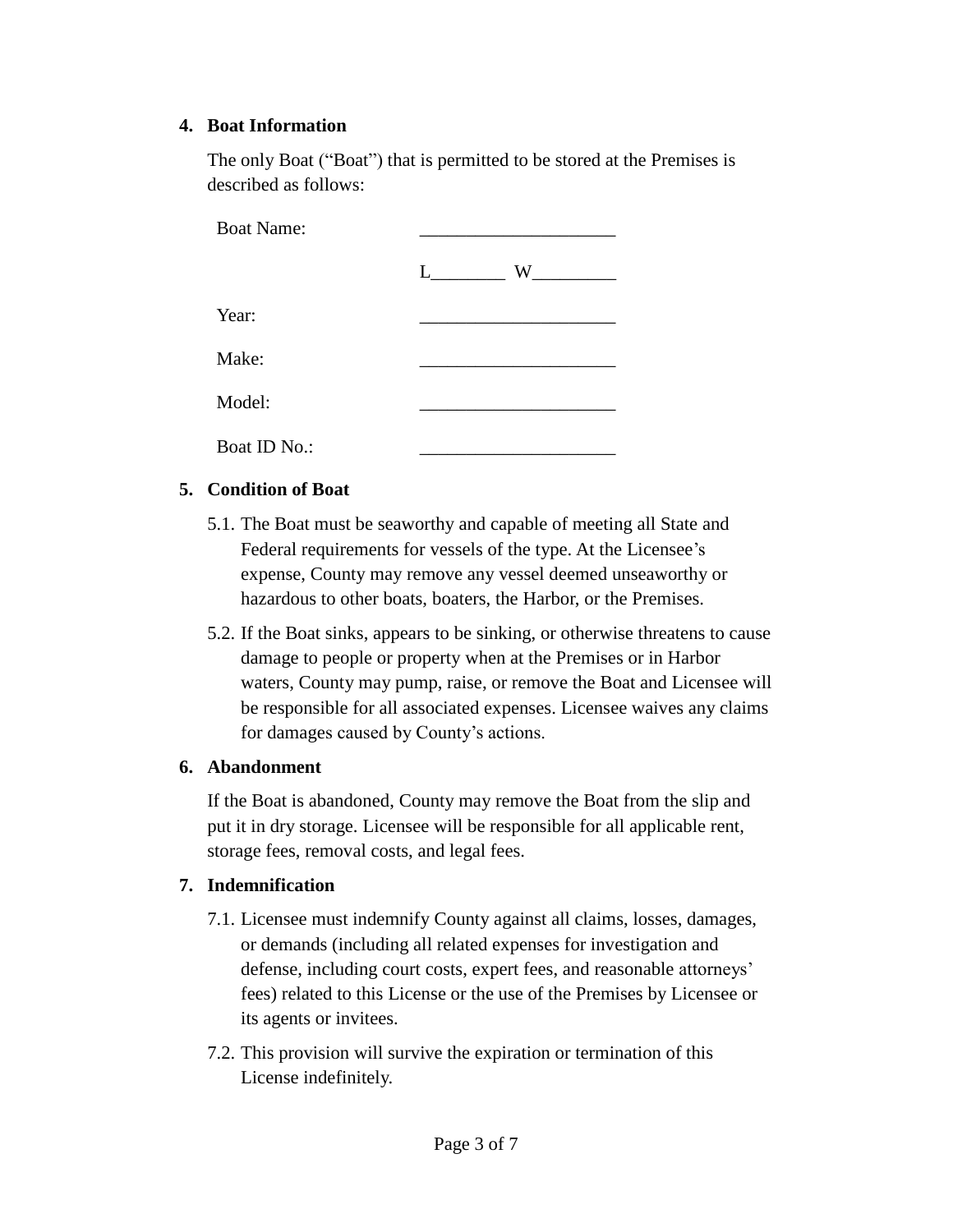#### **8. Insurance**

- 8.1. Licensee must have boater's liability insurance coverage (including bodily injury, property damage, and salvage coverages) of at least \$100,000 for the Boat. The policy must have a minimum of 30 days' notice of cancellation.
- 8.2. County must be an "Additional Insured."
- 8.3. A current certificate of insurance must be submitted before the License is entered or renewed.
- 8.4. If the policy is cancelled or restricted, the County must be notified immediately.

#### **9. Other Licensee Obligations**

- 9.1. Licensee accepts the Premises in "as-is" condition.
	- 9.1.1. County does not guarantee continuous utility service and no refunds will be issued for disruptions.
- 9.2. Licensee must keep the Premises, adjacent common areas, catwalk, bulkhead, and pier clean and orderly.
- 9.3. Licensee bears all risk of damage to boats or other personal property stored at the Premises.
- 9.4. Licensee is responsible for damage Licensee causes to any County property, including to the Premises, utility hook-ups, adjacent common areas, catwalk, bulkhead, and pier (if applicable).

#### **10. Permitted Activities**

Licensee may only do the following at the Premises:

- 10.1. Store the Boat identified in Section 4.
- 10.2. Routine maintenance of the Boat.
- 10.3. Other reasonable activities related to the Boat.

#### **11. Prohibited Activities**

Licensee must not do or allow the following:

- 11.1. Store any materials, supplies, gasoline, paraphernalia, equipment or any other items on the bulkhead, catwalks, or parking lot.
- 11.2. Interfere with any other dock space.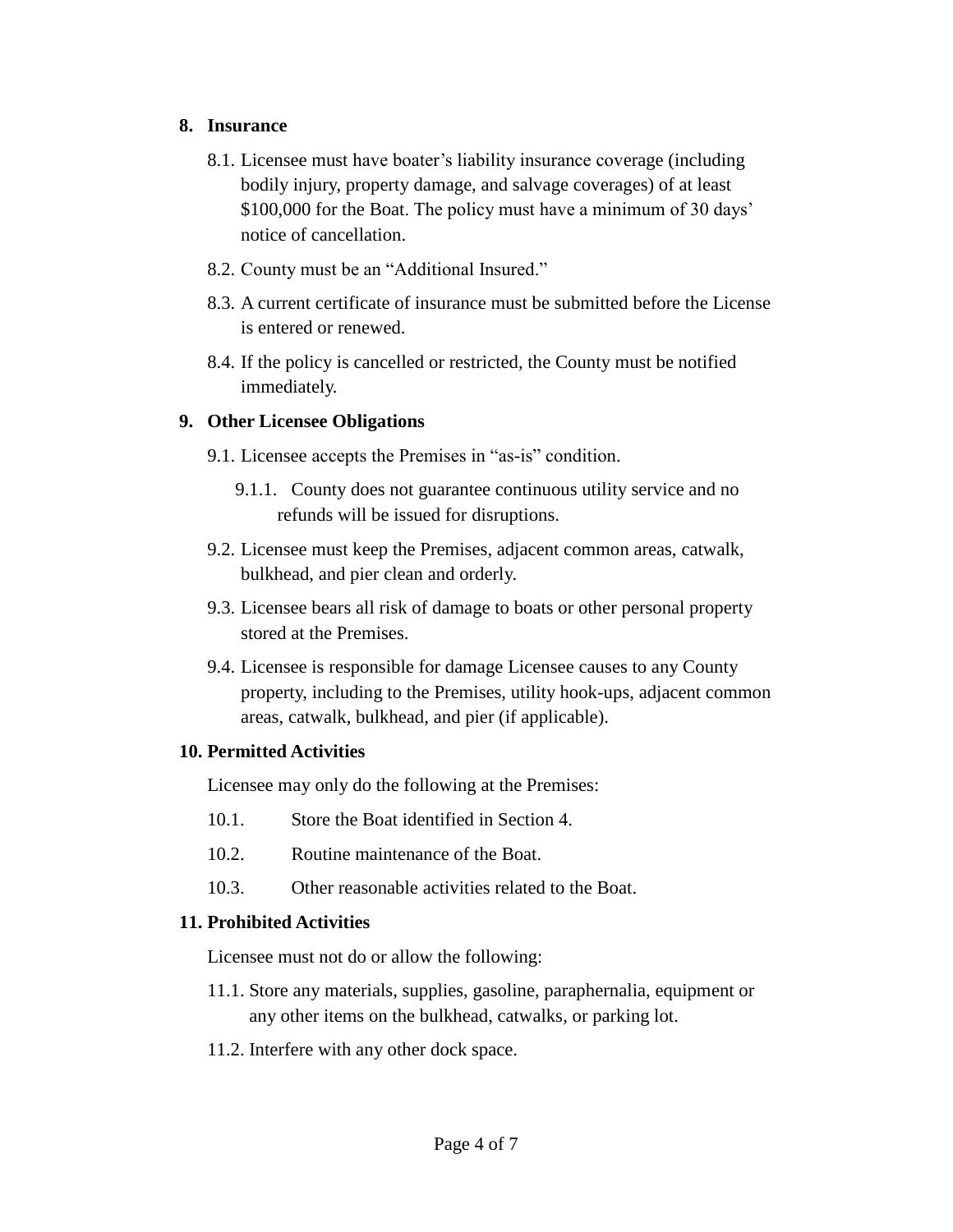11.3. Reside on the Boat or Premises.

11.4. Engage in any commercial activities.

11.5. Allow the Boat to be moored beyond the outermost pilings.

#### **12. Termination**

- 12.1. The County may terminate the License for any reason with 30 days written notice Licensee.
- 12.2. After notice of termination, Rent will continue to accrue on a pro rata basis until Licensee vacates the Premises.

### **13. Reassignment**

Upon 10 days' notice, County may reassign Licensee to a different slip location of equal or greater size.

### **14. Force Majeure**

If County is unable to perform its obligations because of any casualty to the Harbor, strike, work stoppage, extreme weather conditions, utility service interruption, or other act of man or nature beyond its reasonable control, it will be relieved of its obligations under the License.

#### **15. Compliance With Applicable Law**

Licensee must strictly comply with all laws, ordinances, rules, and regulations of governing bodies with jurisdiction over it.

#### **16. Amendments**

All amendments of this License must be in writing and signed by all parties.

### **17. Assignment Prohibited**

Licensee must not assign any interest in or sublet of any part of the Premises.

### **18. Applicable Law**

This License is governed by the laws of the State of Maryland and Worcester County. The exclusive venue for any dispute related to this License will be a court of competent jurisdiction in Worcester County.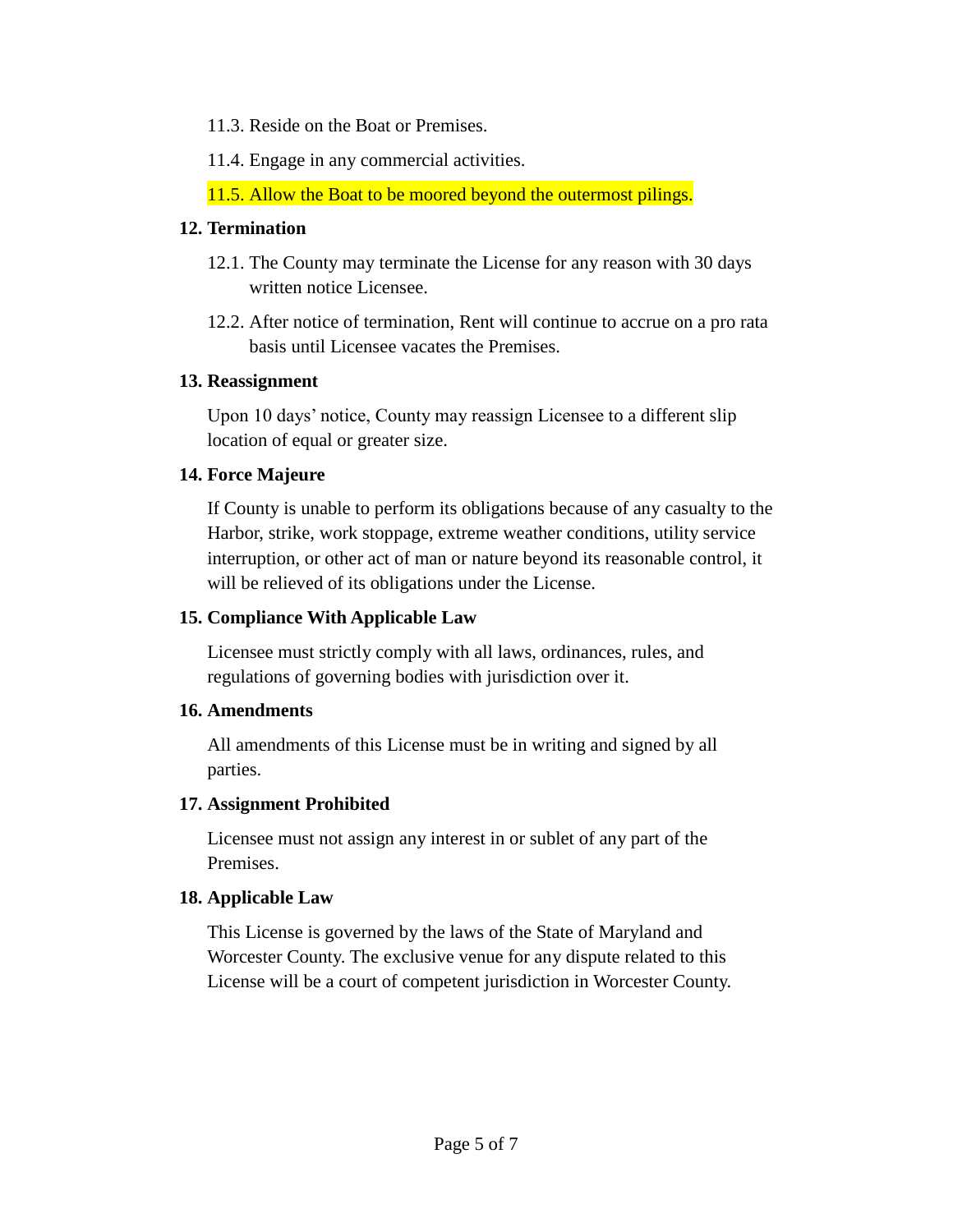#### **19. Entire Agreement**

This License is the entire agreement between the parties and supersedes all earlier related communications.

#### **20. Third Party Beneficiaries**

Nothing in this License gives any rights to any unnamed third persons.

#### **21. Successors**

This License is binding upon the successors of the parties.

#### **22. Severability**

If a court finds any term of this License to be invalid, the remaining terms will be unaffected and construed as if the License did not contain the invalid term.

#### **23. No Waiver**

The failure of either party to enforce any term of this License is not a waiver.

#### **24. Attorney's Fees**

Licensee must pay to County all reasonable attorneys' fees and court costs that County incurs enforcing this License, including for any landlord/tenant action. Attorneys' fees and court costs will be considered rent.